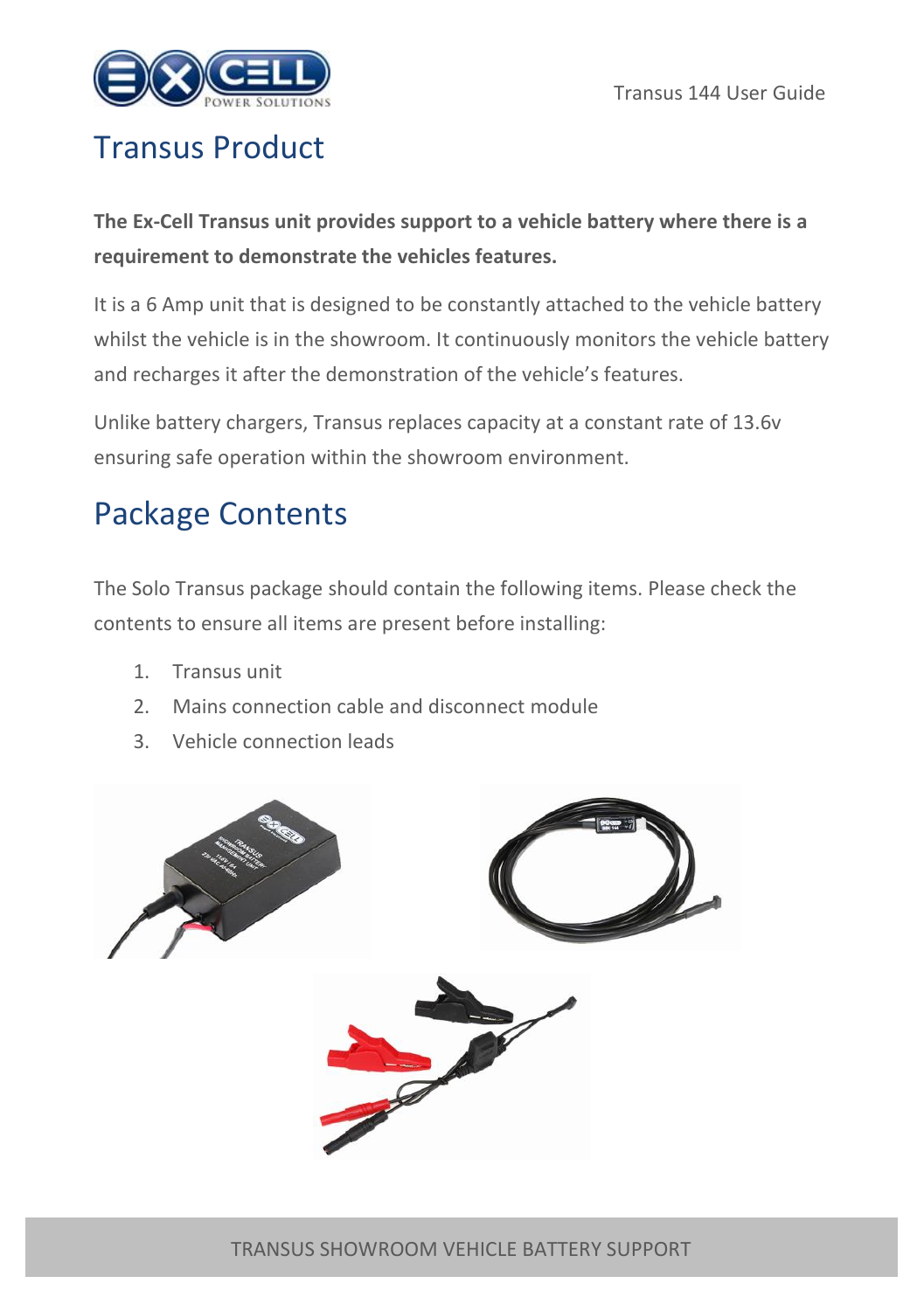

### Connecting the Transus

- 1. As Transus performs maintenance charging it is recommended that the vehicle battery is fully charged before the unit is initially connected.
- 2. Connect the cables and unit to the vehicle battery before connecting the unit to the mains power.
- 3. Connect the leads (3) to the vehicle battery ensuring that the red clip is connected to the positive (+) terminal and the black clip to the (-) terminal.
- 4. Attach the mains connection cable (2) to the leads and feed the end of the connection cable down through the engine bay.
- 5. Connect the white connector at the end of the cable to the white connector from the Transus unit (1).
- 6. Connect the Transus unit to the mains power.

## Operation of LED lights

### Correct operation

| <b>Situation</b>                  | Transus            | <b>Disconnect module</b> |
|-----------------------------------|--------------------|--------------------------|
| Connected & charging<br>at $< 1A$ | Green LED steady   | Red LED and Green LED    |
| Connected & charging<br>at $>1$ A | Green LED Flashing | Red LED and Green LED    |

#### Error conditions

| <b>Situation</b>      | Charger             | <b>Disconnect module</b> |
|-----------------------|---------------------|--------------------------|
| Transus not connected | No LED <sub>s</sub> | No Leds                  |
| Leads not connected   |                     |                          |
| Transus not connected | No LED <sub>s</sub> | Red LED and Green LED    |
| Leads connected       |                     |                          |
| Transus connected     | Green LED steady    | RED LED only             |
| Leads not connected   |                     |                          |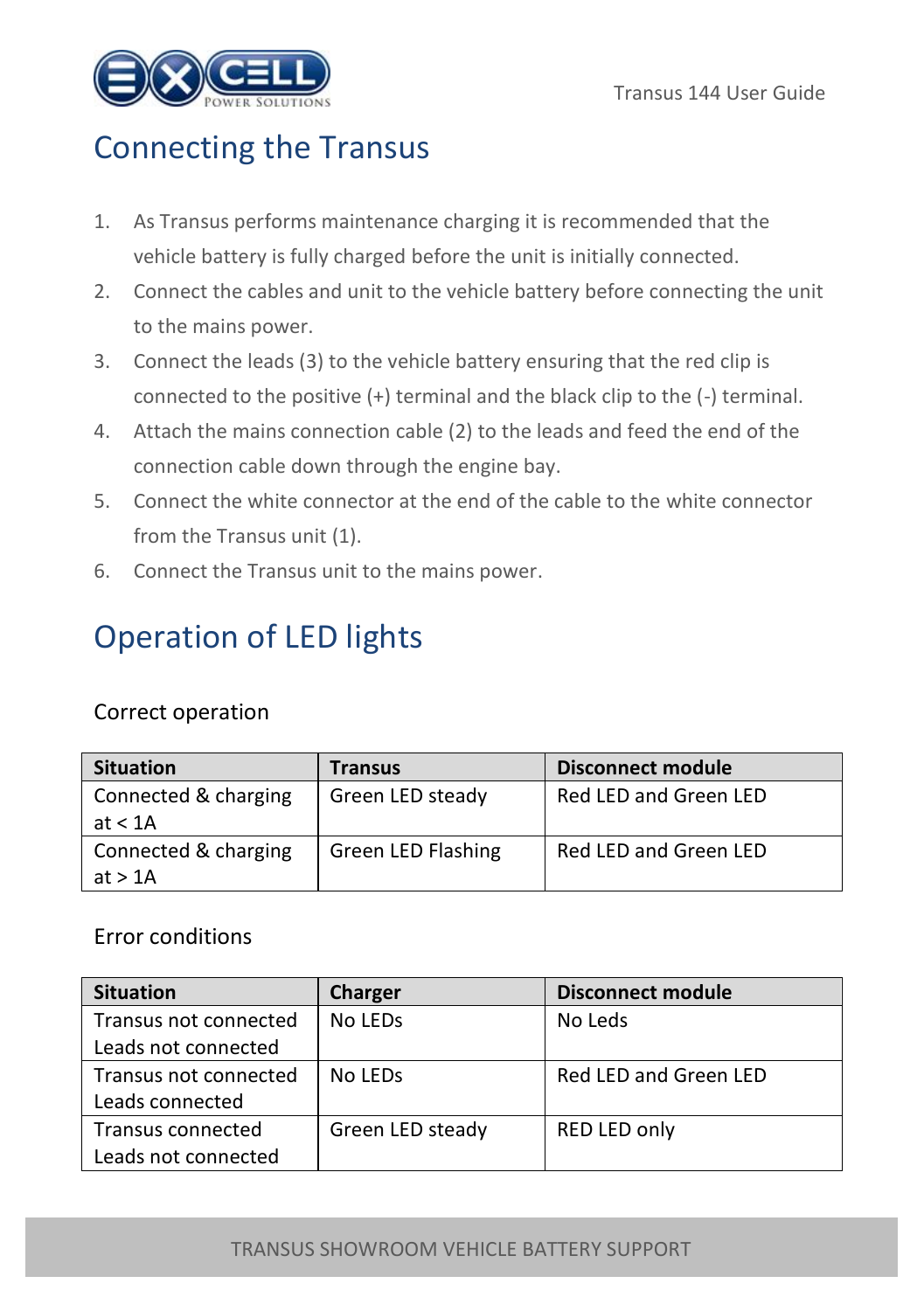

## Safety features



The Transus is a 'fit and forget' solution designed to be safe and easy to use in the showroom environment.

It can be fitted by non-technical staff and has a number of safety features.

- $\checkmark$  Do not drive the vehicle with the Transus connected. A parting link is fitted in the output lead, to provide a safe break in the output lead should the vehicle be driven inadvertently whilst still connected to the Transus.
- $\checkmark$  Fused leads are fitted to ensure that if they remain attached without the Transus, there is no chance of the battery shorting.
- $\checkmark$  A sensor prevents the Transus powering up unless it is correctly connected to a battery.
- $\checkmark$  The Transus replaces charge at a constant rate of 13.6V maintaining the battery with virtually zero gassing (production of oxygen and hydrogen) which can create a significant fire and explosive risk when compared with charging at higher voltages.
- $\checkmark$  Do not start the vehicle with the Transus connected.